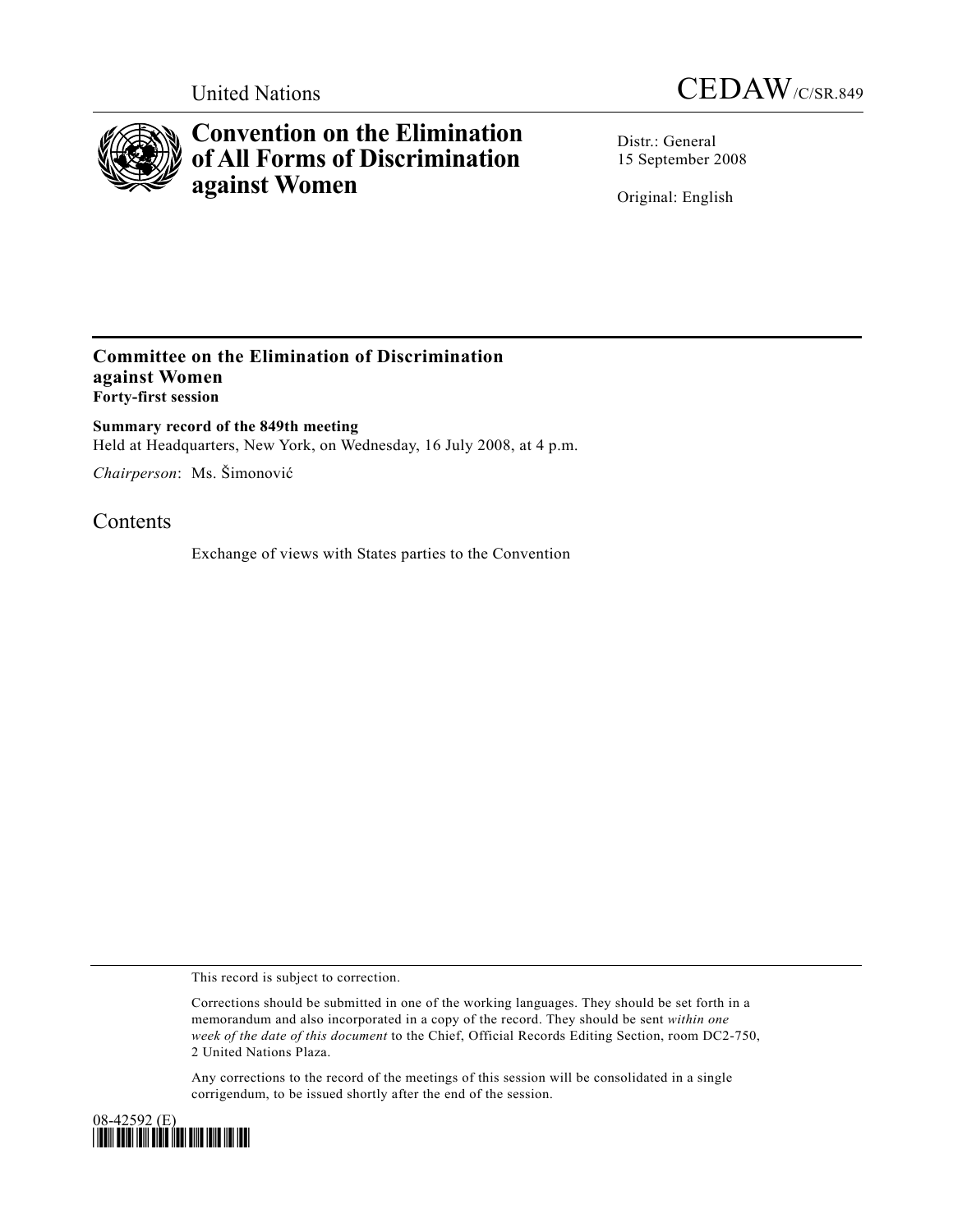*The meeting was called to order at 4.15 p.m.* 

## **Exchange of views with States parties to the Convention** (CEDAW/SP/2008/INF/1, CEDAW/C/2008/II/2 (revised), CEDAW/C/2008/II/4,

E/CN.6/2008/CRP.1, annex II)

1. **The Chairperson** said that at the forty-first session the Committee had considered the reports of eight States parties, namely Finland, Iceland, Lithuania, Nigeria, Slovakia, the United Kingdom of Great Britain and Northern Ireland, the United Republic of Tanzania, and Yemen. It had engaged in a constructive dialogue with high-level delegations and would issue concluding observations aimed at enhancing implementation of the Convention in each of those countries. The Committee had also worked on preparing a general recommendation on article 2 and a general recommendation on migrant women. Good progress had been achieved in both cases.

2. Owing to the additional meetings that had been scheduled during the previous two years, the Committee had cleared its backlog of reports and there were less than 10 reports that still needed to be considered by the Committee. Furthermore, the Committee had adopted the same working methods as the majority of the other human rights treaty bodies. It had issued Convention-specific reporting guidelines (CEDAW/SP/2008/INF/1), which should be applied in conjunction with the harmonized reporting guidelines on a common core document (HRI/GEN/2/Rev.5, chap. I).

3. **Ms. Dairiam**, introducing the revised Convention-specific reporting guidelines of the Committee (CEDAW/SP/2008/INF/1), said that the harmonized guidelines on reporting under the Convention on the Elimination of All Forms of Discrimination against Women required States parties to submit a Convention-specific document in addition to the common core document. The two documents complemented each other. The common core document, on the one hand, contained data on the exercise of basic human rights that were common to all the treaties, including the rights to non-discrimination and equality. It therefore provided information relevant to the Convention, including data on women's education, employment, involvement in public life and health indicators. The Convention-specific document, on the other hand, contained analytical information on the impact of measures taken to eliminate

discrimination and the progress made in implementing those measures. It also described any difficulties encountered in relation to specific articles of the Convention.

4. The Convention-specific guidelines informed States parties about the different information that should be included in initial and periodic reports. Initial reports should provide information and statistical data on the status of women in relation to each article of the Convention. They should also outline measures in force to eliminate discrimination against women. Periodic reports, on the other hand, should analyse the impact of measures taken as well as show results achieved. A good starting-point for drafting periodic reports was to explain how the Committee's concluding observations on a previous report had been taken into consideration, including a description of measures taken and the effectiveness of those measures, together with an appraisal of work that still needed to be done.

5. **The Chairperson** said that treaty bodies had issued harmonized reporting guidelines with a view to reducing the length of reports. In the case of the Convention on the Elimination of Discrimination against Women, initial reports must not exceed 60 pages and periodic reports must not exceed 40 pages.

6. **Ms. Shin**, introducing the statement by the Committee on the Elimination of Discrimination against Women on its relationship with national human rights institutions (E/CN.6/2008/CRP.1, annex II), said that the Committee and independent national human rights institutions shared the goals of protecting, promoting and fulfilling the human rights of women and girls. The Committee emphasized that national human rights institutions should be established in compliance with the principles relating to the status of national institutions for the protection and promotion of human rights, known as the Paris Principles. It believed that national human rights institutions played an important role in the promotion of implementation of the Convention at the national level, the protection of women's rights and the enhancement of public awareness of such rights.

7. The Committee expected human rights institutions to ensure that their work was based on the principle of formal and substantive equality between women and men and non-discrimination, as defined in the Convention, and that women had easy access to all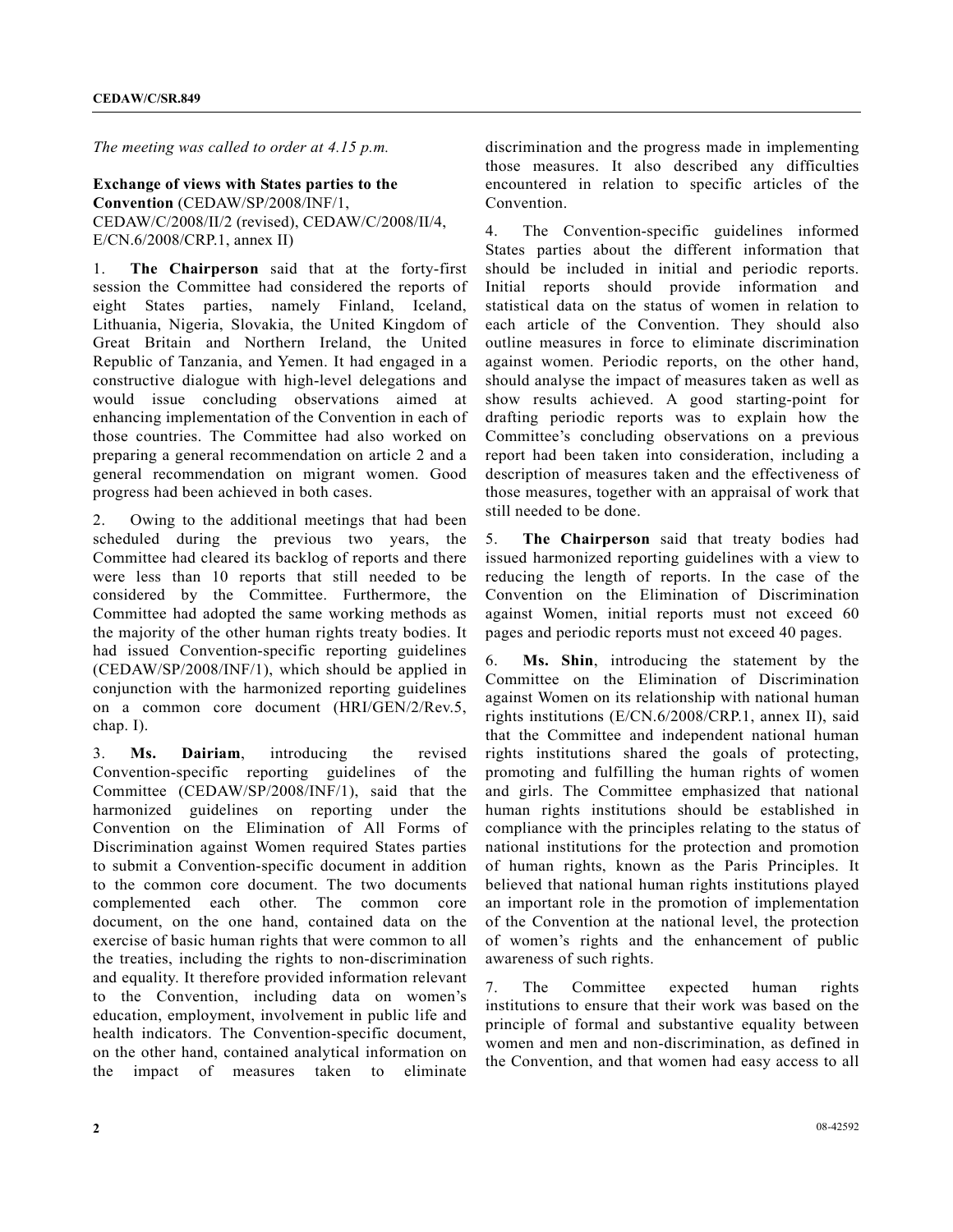services for the protection of their rights provided by national human rights institutions. The composition of members and staff of those institutions should be gender-balanced at all levels. In addition, the Committee encouraged national human rights institutions to publicize and disseminate the Convention and its Optional Protocol, together with the Committee's concluding observations, general recommendations and decisions and views on individual communications and enquiries conducted under the Optional Protocol, and to monitor the State party's implementation of the Convention and the Optional Protocol.

8. The Committee recognized the contribution of national human rights institutions and welcomed comments and suggestions on States parties' reports. National human rights institutions could also help alleged victims of human rights violations under the Convention to submit individual communications to the Committee. In addition to providing countryspecific information on States parties' reports, national human rights institutions could attend and provide information orally at the meetings allocated to them in the pre-session working groups and sessions of the Committee.

9. **Ms. Gabr**, introducing the report of the Secretary-General on the status of submission of reports by States parties under article 18 of the Convention (CEDAW/C/2008/II/2 (revised)), said that the main mechanism for the follow-up and monitoring of implementation of the Convention was the reporting process. Reports provided the Committee with a clear picture of women's rights in countries under consideration. The Committee had facilitated the reporting process by providing reporting guidelines to States parties and allowing the parties to combine periodic reports. It was therefore regrettable that some initial and periodic reports had not been submitted on time. In some cases, they had been delayed for 10 to 15 years. Under the Committee's rules, the Committee could take the measure of preparing a report itself if a State party did not submit a report. However, that measure was unsatisfactory, and the Committee expected States parties to submit reports in a timely manner with a view to nurturing a constructive dialogue with the Committee.

10. **The Chairperson** pointed out that the report due dates that appeared in the right-hand column in annex I of the report of the Secretary-General on the status of submission of reports by States parties under article 18 of the Convention (CEDAW/C/2008/II/2 (revised)) had in many cases been modified to allow a State party to combine two or more periodic reports; the new arrangements were reflected in the footnotes. In future the format of the report would be changed to avoid confusion.

11. **Ms. Gendi** (Egypt) said that it was important to maintain ongoing discussion and dialogue between the Committee and the States parties. The reason that some of the least developed countries had not submitted reports, particularly initial reports, might well be a lack of capacity and resources. She wondered whether a way could be found through the Office of the United Nations High Commissioner for Human Rights (OHCHR), either on the initiative of the Committee or at the request of the State party, to provide assistance. Perhaps some States parties had already submitted requests. Overcoming discrimination against women was a global imperative; surely no country intentionally set up barriers.

12. **Ms. Sapag** (Chile) asked whether combined periodic reports should be longer than the 40 pages stipulated for subsequent Convention-specific documents. So far, large numbers of non-governmental organizations had followed the Committee's forty-first session closely; that had been less true of States parties. She wondered how the Committee, based on the experience of the current session, assessed the value of holding a session in New York. Her delegation continued to support the extension of time accorded to the Committee.

13. **Ms. Carvalho** (Portugal) said that her delegation also favoured the idea of technical assistance for States parties whose initial reports were long overdue owing to a lack of resources or technical capacity. The possibility might also be explored of setting up a special fund, to which countries could contribute, to enable those States parties to present their initial reports.

14. **Mr. Ramadan** (Lebanon) asked whether a State party whose report had been submitted but not yet considered would be expected to prepare a follow-up report that would be consistent with the revised reporting guidelines. His delegation would also be interested to know how the Committee intended to proceed, preferably in very exceptional cases, with consideration of the implementation of the Convention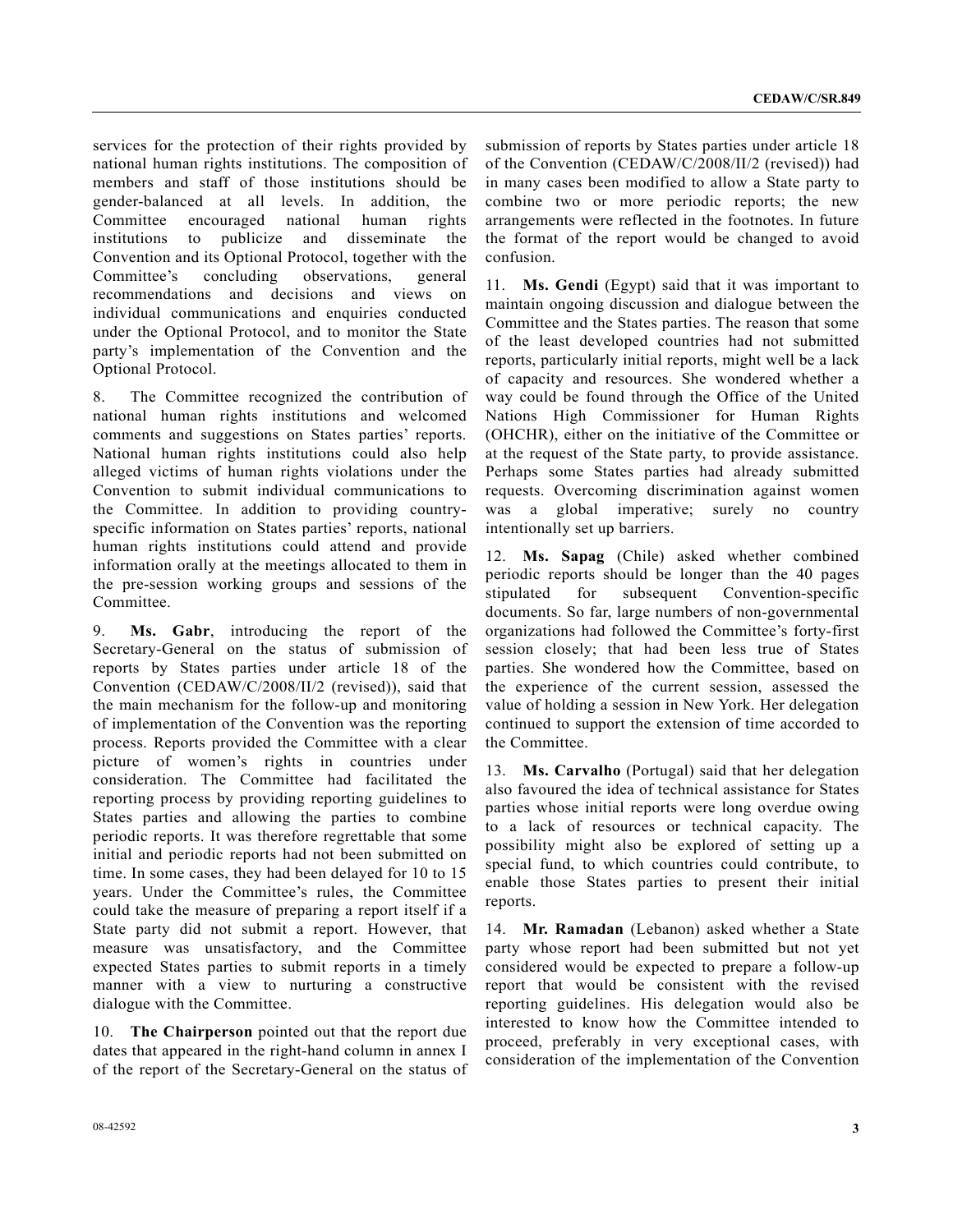in a given country in the absence of a report, and whether the Committee contemplated a fact-finding mission in such cases.

15. **Ms. Banzon-Abalos** (Philippines) asked whether the new reporting system involving a core document and convention-specific documents had begun to be implemented, and, if so, what the Committee's initial impression was.

16. **Ms. Woldberg** (Netherlands) said the Committee was to be commended for having prepared their reporting guidelines promptly. Since there had been intense debate during the sixty-second session of the General Assembly on the location and timing of the Committee's sessions, her delegation was happy to learn that the Committee was close to eliminating its backlog of reports to be considered. She wondered whether holding the current session at Headquarters had enabled the Committee to meet with the United Nations funds and programmes based in New York.

17. **Ms. Zhang** Dan (China) asked whether the new guidelines were mandatory and when they were to be implemented, whether a State already in the process of preparing a report could proceed according to the old guidelines, how the Committee intended to coordinate the old and new styles of report and whether it would apply the same methods and standards in evaluating the reports.

18. **Mr. Pak** Tok Hun (Democratic People's Republic of Korea) said that the new reporting guidelines were simple and succinct, but perhaps not sufficiently detailed to answer all the questions a State party might have in preparing its report, particularly if the preparers lacked prior experience. He wondered whether there would be a further elaboration of the guidelines. His delegation would also appreciate clarification on what qualified as a national human rights institution in the sense of annex II of E/CN.6/2008/CRP.1 and how many countries had qualified institutions. His country did not have a general human rights institution but it did have a national coordinating committee for the implementation of the Convention.

19. **Ms. Gabr** said that, having participated in the preparation of a State party report on one occasion, she was aware that it was not an easy task. If a State party was encountering problems, it should certainly contact the Committee secretariat. Once there was contact and interaction, the Committee and other parts of the

Organization were ready to help. The problem arose when it was not only a lack of know-how but a lack of political will that prevented a State party from fulfilling its obligations. The Committee was very patient and did its utmost to have a dialogue with States parties; in those rare cases when non-response reached such a degree and continued for such a length of time that the Committee felt it must proceed to consideration of the country situation in the absence of a report, it would have to consider ways and means of finding a solution through the United Nations system and within its rules of procedure.

20. **Ms. Dairiam** confirmed that the reporting guidelines were in effect. The guidelines on the common core document had been issued two years ago, and some States parties had already reported to other treaty bodies under the new format. However, the CEDAW Committee itself had not yet received reports prepared according to the new guidelines. If a State party had already prepared its report, there was no need for amendment or supplement; it could wait until its next reporting cycle to apply the new guidelines. The Committee understood that there would be a transition period.

21. **Ms. Shin** said that the subcommittee on accreditation of the International Coordinating Committee of National Human Institutions for the Promotion and Protection of Human Rights (ICC) evaluated each human rights institution and ranked them as having A, B or C status. She further explained that it was possible for institutions to have their status changed, and that the current status of any national human rights institution could be checked on the National Human Rights Institutions Forum website. Only "A status" institutions were eligible to participate in the discussions of the Human Rights Council. It had been agreed that "A status" institutions should be also be allowed to make presentations in meetings of the Committee on the Elimination of Discrimination against Women.

22. **The Chairperson**, in response to the question regarding the volume of combined reports, said that the 40-page limit for periodic reports, as stated in the new guidelines, also applied to combined reports. The Committee wished to encourage States parties to produce concise, precise reports, and that although the pre-sessional working group of the Committee might request additional information, it did not wish to place